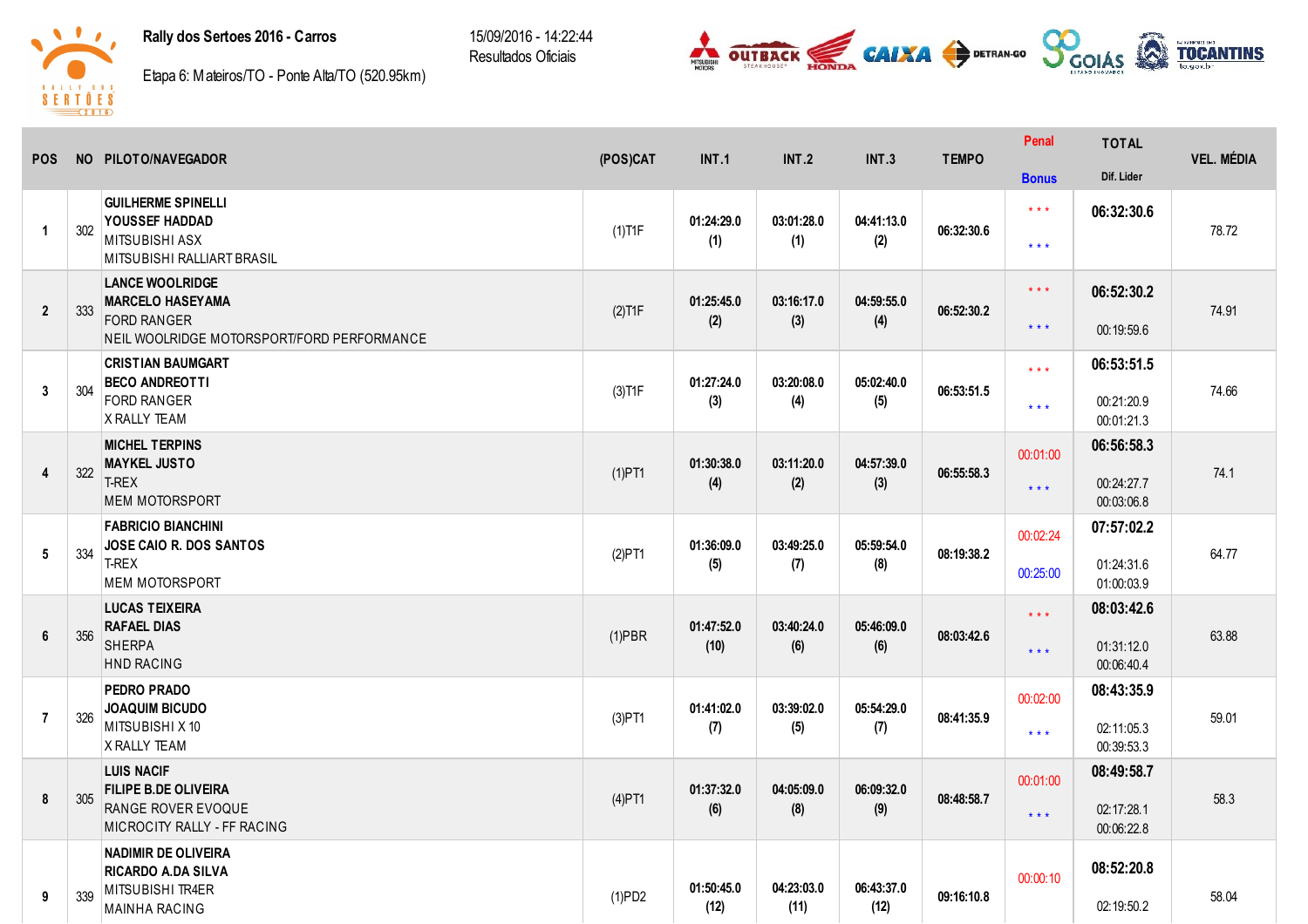|    |     |                                                                                                   |           |                         |                         |                         |            | 00:24:00                            | 00:02:22.1                             |       |
|----|-----|---------------------------------------------------------------------------------------------------|-----------|-------------------------|-------------------------|-------------------------|------------|-------------------------------------|----------------------------------------|-------|
| 10 | 341 | <b>VILSON THOMAS</b><br>RAFAEL M. DA LUZ<br><b>MITSUBISHI TR4 ER</b><br><b>MAINHA RACING</b>      | (2)PD2    | 01:48:13.0<br>(11)      | 04:26:42.0<br>(13)      | 06:40:35.0<br>(11)      | 09:27:19.3 | $\star$ $\star$ $\star$<br>00:21:00 | 09:06:19.3<br>02:33:48.7<br>00:13:58.5 | 56.56 |
| 11 | 332 | <b>JOSE NOGUEIRA</b><br><b>ALYSON ANTUNES</b><br><b>SHERPA</b><br>MANDACARU RALLY TEAM            | $(2)$ PBR | 01:47:26.0<br>(9)       | 04:17:55.0<br>(9)       | 06:28:10.0<br>(10)      | 08:55:25.1 | 00:12:20<br>$***$                   | 09:07:45.1<br>02:35:14.5<br>00:01:25.8 | 56.41 |
| 12 | 342 | <b>FREDERICO DA SILVA</b><br><b>JOSE TOMICH JR</b><br>MITSUBISHI TR4 ER<br><b>MOL RACING</b>      | (3)PD2    | 01:52:59.0<br>(14)      | 04:36:16.0<br>(14)      | 07:04:11.0<br>(16)      | 09:30:00.0 | 01:00:00<br>00:22:00                | 10:08:00.0<br>03:35:29.4<br>01:00:14.9 | 50.82 |
| 13 | 325 | <b>RAFAEL CASSOL</b><br><b>LELIO CARNEIRO</b><br><b>SHERPA</b><br><b>MEM MOTORSPORT</b>           | $(3)$ PBR | 02:36:05.0<br>(18)      | 04:43:34.0<br>(15)      | 00:00:-349<br>(1)       | 09:30:00.0 | 01:00:00<br>$***$                   | 10:30:00.0<br>03:57:29.4<br>00:22:00.0 | 49.05 |
| 14 | 315 | <b>VALDIR DE LACERDA</b><br><b>ISAC PINTO</b><br><b>MITSUBISHI TRITON SR</b><br><b>RALLY SC</b>   | $(1)$ SPD | 01:51:02.0<br>(13)      | 04:22:37.0<br>(10)      | 06:44:15.0<br>(13)      | 09:30:00.0 | 01:00:00<br>$***$                   | 10:30:00.0<br>03:57:29.4<br>00:00:00.0 | 49.05 |
| 15 | 343 | <b>CRISTIANO ROCHA</b><br><b>ANDERSON GERALDI</b><br>MITISUBISHI L200 RS<br>MANDACARU RALLY TEAM  | $(2)$ SPD | 02:06:30.0<br>(16)      | 04:24:19.0<br>(12)      | 06:50:27.0<br>(14)      | 09:30:00.0 | 01:00:00<br>$***$                   | 10:30:00.0<br>03:57:29.4<br>00:00:00.0 | 49.05 |
| 16 | 355 | <b>ANTONIO TEIXEIRA</b><br><b>EMERSON ET ECHEBERE</b><br>MITSUBISHI L200RS<br><b>HND RACING</b>   | $(3)$ SPD | 02:03:12.0<br>(15)      | 04:48:23.0<br>(16)      | 07:42:15.0<br>(17)      | 09:30:00.0 | 01:00:00<br>$***$                   | 10:30:00.0<br>03:57:29.4<br>00:00:00.0 | 49.05 |
| 17 | 306 | <b>GUNTER HINKELMANN</b><br><b>VINICIUS R.CASTRO</b><br><b>PROTON</b><br>X RALLY TEAM             | $(4)$ PBR | 01:41:53.0<br>(8)       | $\star$ $\star$ $\star$ | $***$                   | 09:30:00.0 | 01:00:00<br>* * *                   | 10:30:00.0<br>03:57:29.4<br>00:00:00.0 | 49.05 |
| 18 | 318 | <b>DALTRO MARONEZI</b><br><b>GUILHERME REZENDE</b><br>MITSUBISHI TR4<br><b>RALLY SC</b>           | (4)PD2    | 02:13:40.0<br>(17)      | $\star$ $\star$ $\star$ | $\star$ $\star$ $\star$ | 09:30:00.0 | 01:00:00<br>$\star$ $\star$ $\star$ | 10:30:00.0<br>03:57:29.4<br>00:00:00.0 | 49.05 |
| 19 | 311 | <b>GLAUBER FONTOURA</b><br><b>JOSEANE KOERICH</b><br><b>MITSUBISHI TRITON SR</b><br>FD RALLY TEAM | $(4)$ SPD | $\star$ $\star$ $\star$ | $\star$ $\star$ $\star$ | $\star$ $\star$ $\star$ | 09:30:00.0 | 01:00:00<br>$\star$ $\star$ $\star$ | 10:30:00.0<br>03:57:29.4<br>00:00:00.0 | 49.05 |
|    |     |                                                                                                   |           |                         |                         |                         |            |                                     |                                        |       |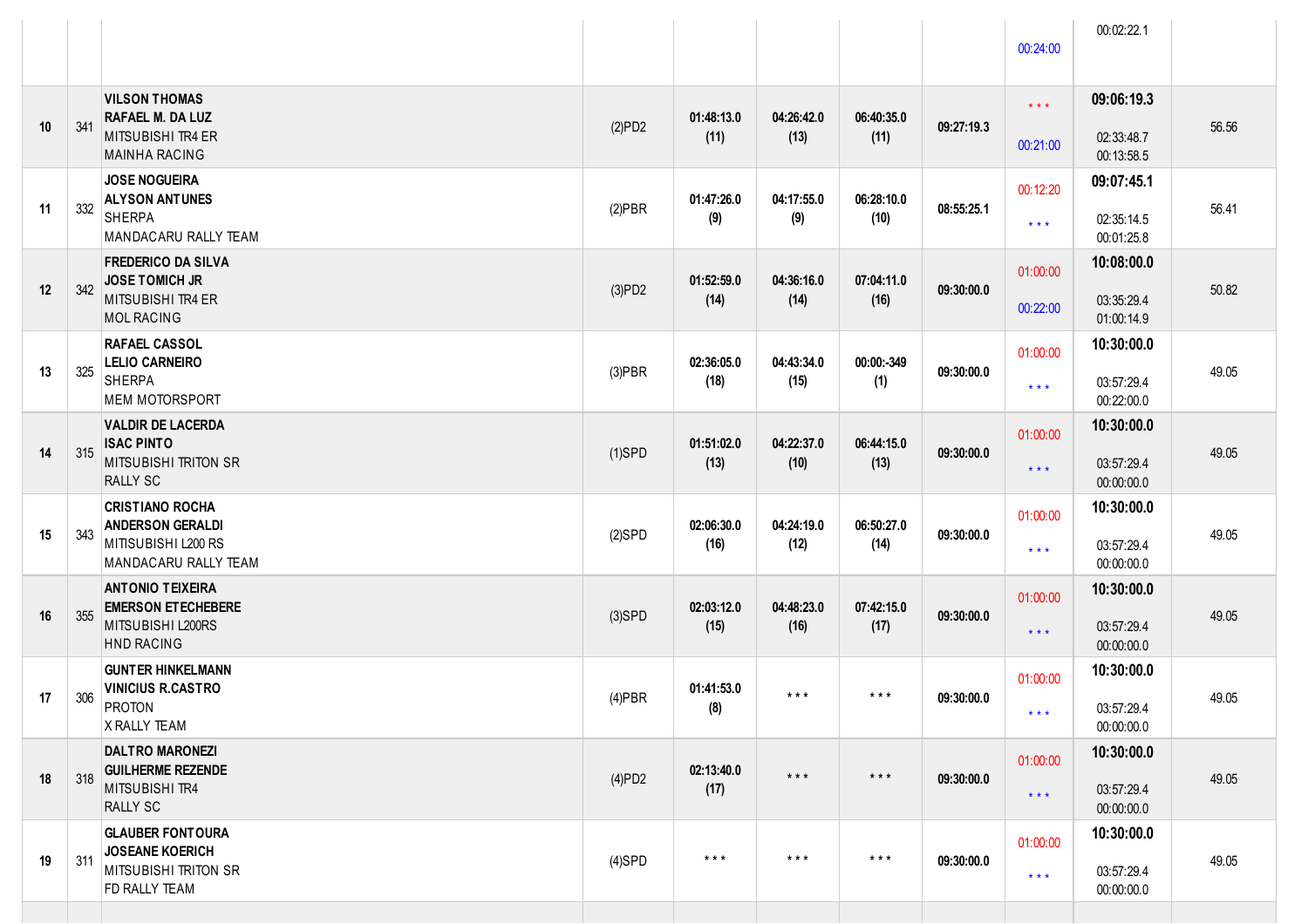| 20              | 338 | <b>FABIO RUEDIGER</b><br><b>EDUARDO BAMPI</b><br>MITSUBISHI L200RS<br>MANDACARU RALLY TEAM                     | $(5)$ SPD | $\star$ $\star$ $\star$ | $\star$ $\star$ $\star$ | $***$                   | 09:30:00.0 | 01:00:00<br>$\star$ $\star$ $\star$ | 10:30:00.0<br>03:57:29.4<br>00:00:00.0 | 49.05 |
|-----------------|-----|----------------------------------------------------------------------------------------------------------------|-----------|-------------------------|-------------------------|-------------------------|------------|-------------------------------------|----------------------------------------|-------|
| 21              | 335 | <b>CLEBER R.ROSA</b><br>JOAO V.RIBEIRO<br><b>TRITON X16</b><br>X RALLY TEAM                                    | $(5)$ PBR | $***$                   | $***$                   | $***$                   | 09:30:00.0 | 01:00:00<br>$\star\star\star$       | 10:30:00.0<br>03:57:29.4<br>00:00:00.0 | 49.05 |
| 22              | 340 | <b>FLAVIO LUNARDI</b><br><b>FRED B.DA SILVA</b><br>CHEVROLETS10LS<br><b>BULLDOG RACING</b>                     | (5)PD2    | $\star$ $\star$ $\star$ | $***$                   | $***$                   | 09:30:00.0 | 01:00:00<br>$***$                   | 10:30:00.0<br>03:57:29.4<br>00:00:00.0 | 49.05 |
| 23              | 307 | <b>PAULO PICHINI</b><br><b>PAULO BOMBA</b><br><b>EVOQUE EVOQUE</b><br><b>GO2NEXT RALLY TEAM</b>                | $(5)$ PT1 | $\star$ $\star$ $\star$ | $***$                   | $***$                   | 09:30:00.0 | 01:00:00<br>$\star\star\star$       | 10:30:00.0<br>03:57:29.4<br>00:00:00.0 | 49.05 |
| 24              | 313 | <b>DAVISON J.RABECCHI</b><br><b>FLAVIO MARINHO</b><br><b>MITSUBISHI TRITON SR</b><br><b>TRT TEP RALLY TEAM</b> | $(6)$ PT1 | $***$                   | $***$                   | $***$                   | 09:30:00.0 | 01:00:00<br>$***$                   | 10:30:00.0<br>03:57:29.4<br>00:00:00.0 | 49.05 |
| 25              | 345 | <b>FABIO FREIRE</b><br><b>JOAO AFRO LEAL</b><br>MITSUBISHI TR4<br><b>CADASSO RACING</b>                        | (6)PD2    | $\star$ $\star$ $\star$ | $***$                   | $***$                   | 09:30:00.0 | 01:00:00<br>$\star\star\star$       | 10:30:00.0<br>03:57:29.4<br>00:00:00.0 | 49.05 |
| 26              | 330 | <b>CELSO MACEDO</b><br><b>BELEN MACEDO</b><br><b>MISTUBISHI TR4ER</b><br><b>MACEDOS RALLY TEAM</b>             | (7)PD2    | $\star$ $\star$ $\star$ | $***$                   | $\star$ $\star$ $\star$ | 09:30:00.0 | 01:00:00<br>$***$                   | 10:30:00.0<br>03:57:29.4<br>00:00:00.0 | 49.05 |
| 27              | 336 | <b>BARTOLOMEU CARVALHO</b><br>JOSELITO DE MELO<br><b>MITSUBISHI TRITON SR</b><br><b>TUPAN RALLY TEAM</b>       | $(6)$ SPD | $***$                   | $***$                   | $***$                   | 09:30:00.0 | 01:00:00<br>$***$                   | 10:30:00.0<br>03:57:29.4<br>00:00:00.0 | 49.05 |
| 28              | 331 | <b>CRISTIAN DOMECG</b><br><b>WEIDNER MOREIRA</b><br><b>MITSUBISHI TRITON</b><br><b>TOP RALLY TEAM</b>          | (7)SPD    | * * *                   | * * *                   | * * *                   | 09:30:00.0 | 01:00:00<br>$***$                   | 10:30:00.0<br>03:57:29.4<br>00:00:00.0 | 49.05 |
| 29              | 301 | <b>REINALDO VARELA</b><br><b>GUSTAVO GUGELMIN</b><br><b>TOYOTA HILUX</b><br><b>DIVINO FOGAO RALLY TEAM</b>     | $(4)$ T1F | $\star$ $\star$ $\star$ | $\star$ $\star$ $\star$ | $\star$ $\star$ $\star$ | 09:30:00.0 | 01:00:00<br>$\star\star\star$       | 10:30:00.0<br>03:57:29.4<br>00:00:00.0 | 49.05 |
| 30 <sup>°</sup> | 303 | <b>MARCOS BAUMGART</b><br><b>KLEBER CINCEA</b><br><b>FORD RANGER</b><br>X RALLY TEAM                           | $(5)$ T1F | $\star$ $\star$ $\star$ | $\star$ $\star$ $\star$ | $***$                   | 09:30:00.0 | 01:00:00<br>$\star$ $\star$ $\star$ | 10:30:00.0<br>03:57:29.4<br>00:00:00.0 | 49.05 |